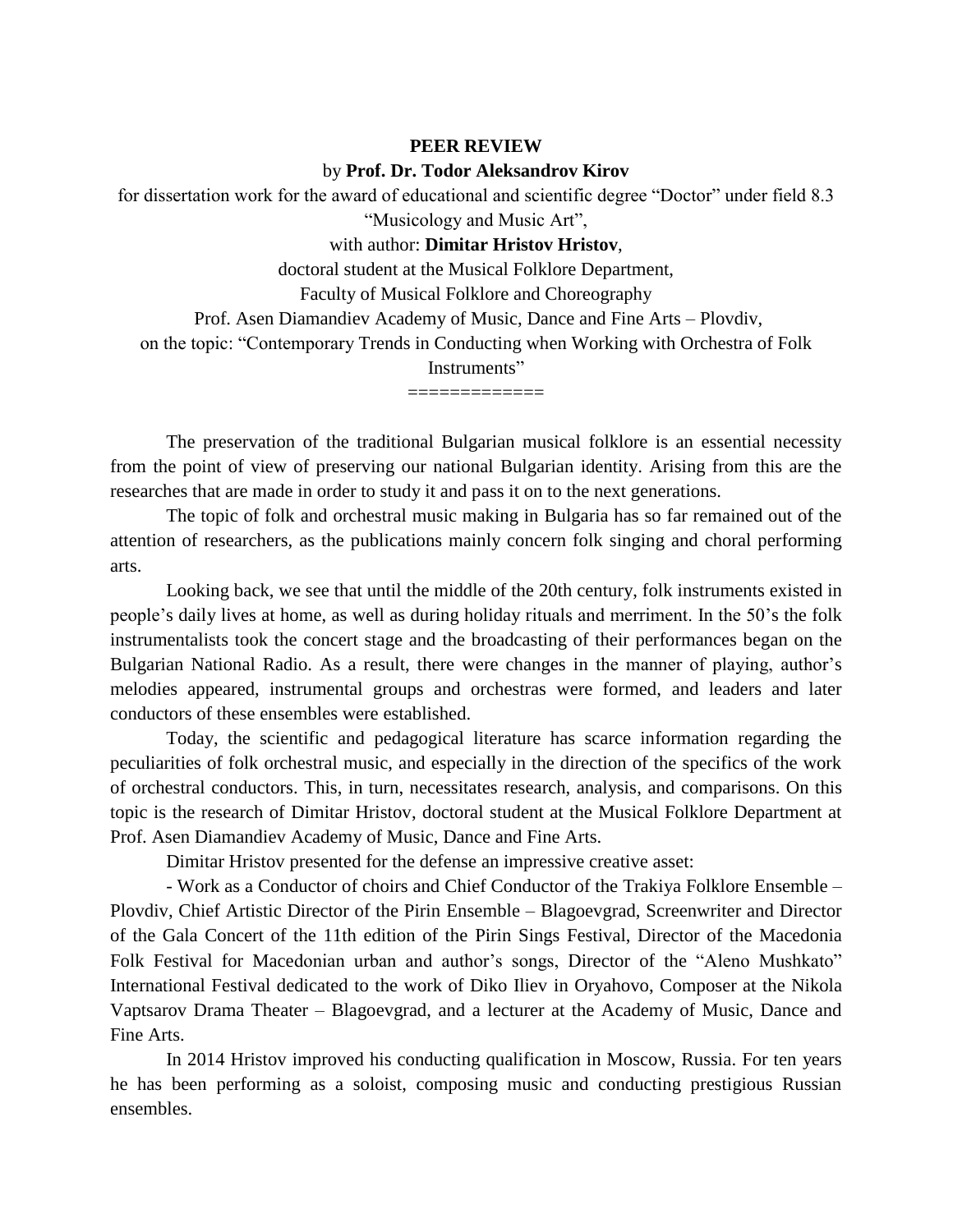For nine years (since 2011) he has been the conductor of the Folk Music Orchestra at the Bulgarian National Radio. He has realized over 15 projects with the participation of more than 30 famous solo musicians, chamber, and choir formations. Under his leadership, the orchestra has been awarded many prestigious prizes and awards.

Dimitar Hristov is a two-time winner of the Golden Lyre of the Union of Bulgarian Musicians and Dancers. He has been awarded for writing a symphonic work in 7/8. Hristov is a member of the Union of Bulgarian Composers, the Bulgarian Music Association, the Bulgarian Academy of Sciences, the Union of Bulgarian Musicians and Dancers, and Musicautor. As an instrumentalist he has realized dozens of studio and concert performances, and as a composer and performer he is the author of more than 20 publications – CDs and DVDs.

The topic of Dimitar Hristov's dissertation is focused on the conductor and his role in contemporary folk orchestral music making. It is interesting, current, and unexplored. Definitely Dimitar has a talent and affinity for conducting and processing folk melodies, as well as for directing concerts, through which the conducting and composition product is realized. This is probably the reason why he started this research.

The dissertation of Hristov is creative and artistic. As an asset he presents six prestigious concerts under his direction, with the participation of the Folk Music Orchestra at the Bulgarian National Radio, the Plovdiv State Opera Orchestra with soloists from the orchestra of Trakiya Folk Ensemble and the Academic Folk Orchestra of Prof. Asen Diamandiev Academy of Music, Dance and Fine Arts – Plovdiv. The concerts attract attention with their scientific substantiation, logically padded concept, excellent directing, and professional stage realization, presenting both the purity of the Bulgarian instrumental folk music and its processing and interaction with the folk choir and symphonic arts.

Nowadays, folk orchestral art is at an advanced stage of professional and stage transformation. Dimitar aims to prove the role of the conductor for the realization of this professional and stage transformation, and to present the specifics of the rehearsal, recording and concert process, as well as its combination with composition and management. He has given dozens of concerts, and for his doctoral studies he presents six of them as basic material for development of the topic. He looked for a different theme at each of the concerts, in order to provide greater contrast and a better opportunity for comparison. Each of the works included in the stage performances is unique in itself and with its own concept. The music is based on Bulgarian folk melodies.

In close connection with the concerts, as part of the doctoral program is the theoretical scientific development. What can be said about it?

In the theoretical work "Contemporary Trends in Conducting when Working with Orchestra of Folk Instruments" very diligently, in detail, and competently Dimitar Hristov presents the work of the contemporary conductor of a folk orchestra. It is not known whether a special study, focused on the systematization of the issues in folk orchestral music and conducting from the middle of the last century until now, has been done so far, as well as on the complex of diverse activities performed by the active practitioner, namely: conductor, composer, arranger, pedagogue, mediator, and manager. The experience gained as a participant in all events